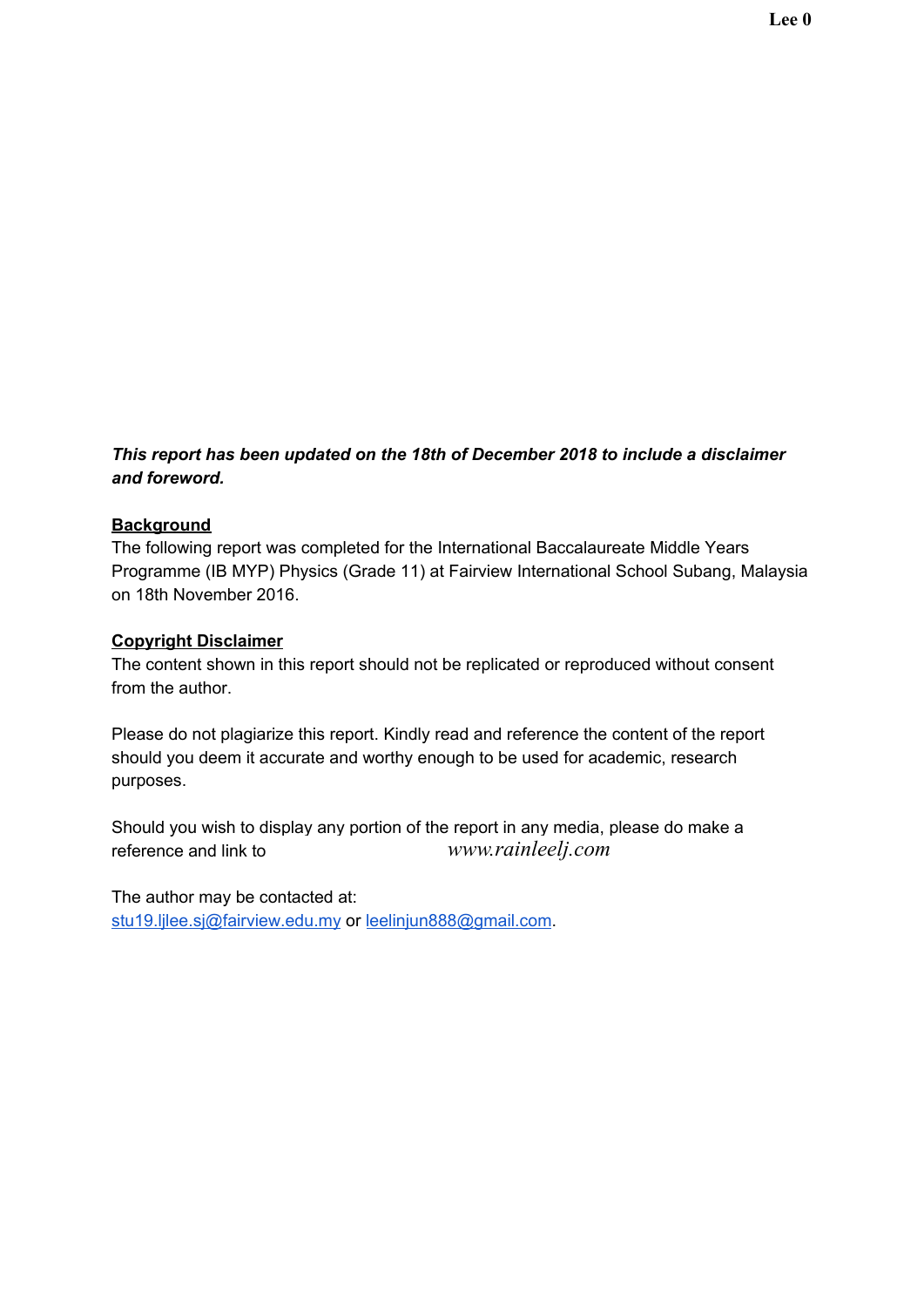**Rain Lee Grade 11G 18th November 2016 Mr. Andrew Webber** Alternatives to Fossil Fuels in Malaysia

We are constantly using electricity to power our world and everything around us. From the small and compact rechargeable devices with Lithium batteries to the DC-powered computers and the huge kitchen appliances powered by AC power, they all are powered by electricity. As of 2000, 3.8 million mW (Megawatts) of power has been used in total by the 7 billion people in the world. Electricity is used for all kinds of purposes such as industrial, commercial and residential purposes. The IEA (International Energy Agency) predicted that by the year 2020 the total power consumption will reach around 5.8 million mW (IEA, 2015) based on annual average power consumption graphs and population graphs. However, they also predicted that fossil fuels, the most common source of non-renewable energy used to generate electricity could only in total produce around 15 million mW of electricity and therefore it would probably run out by the year 2060. (World Energy Outlook, 2015) There are also concerns that fossil fuels, which have to be burned, produce a lot of toxic waste gasses that are harmful to the environment when burned.

Without electricity, all governments around the world would instantly fail to operate. Many governmental systems run by computer based systems to store their data and keep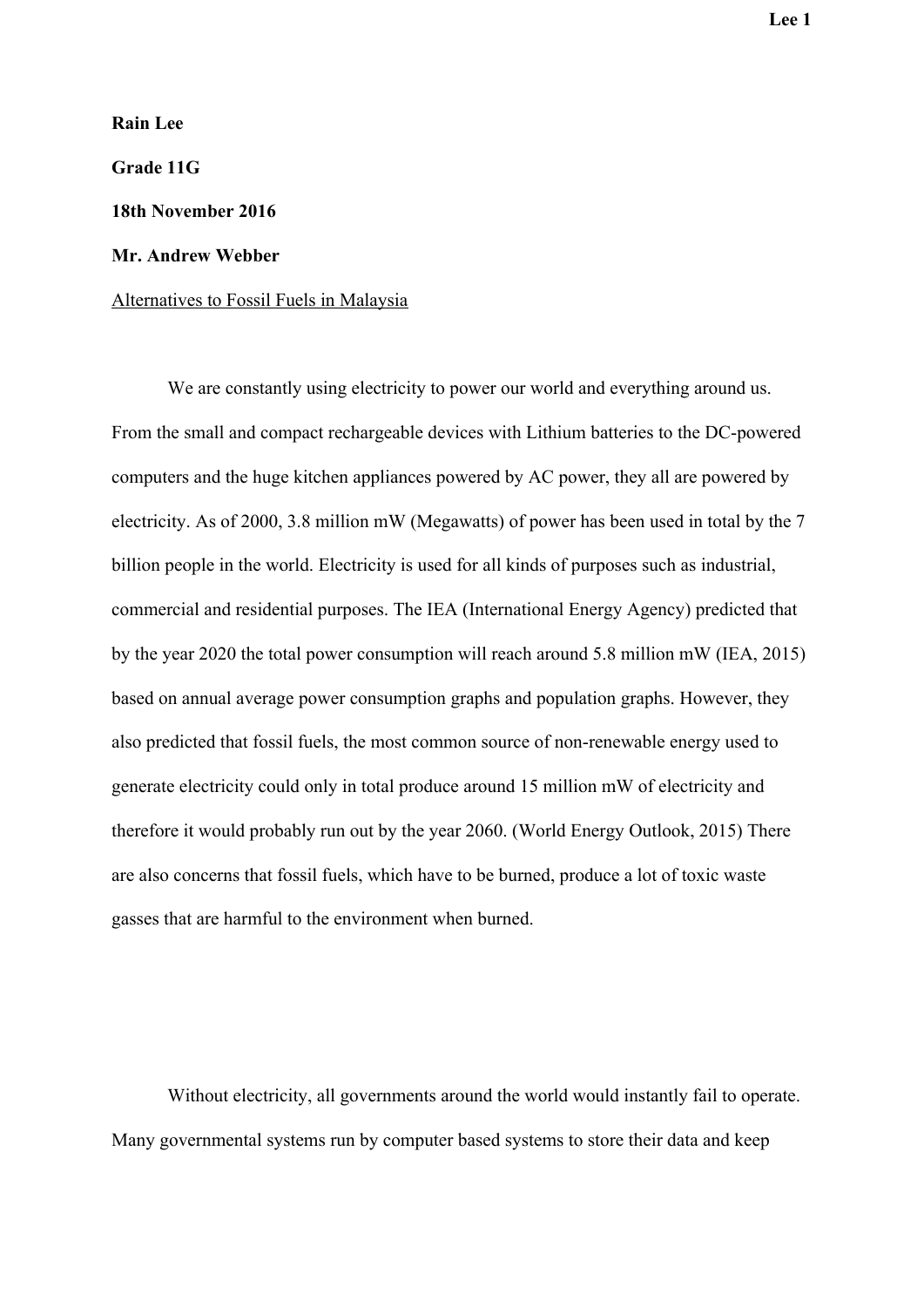control of their parliament and country. There would be handwritten or printed copies of these documents but most of the time they are stored in classified locations that are guarded by electric powered locks, which despite having backup power supply, would either take a long time to reach or be unreachable at all. This doesn't mean that countries would go into chaos yet, but the governments of countries would already have trouble because their economies would instantly crash due to the fact that all primary and secondary business sectors would stop production, tertiary business workers wouldn't have power to power their offices and consumers wouldn't be able to purchase anything. Added to this issue, most cars also run on fossil fuels and transportation would almost come to a halt. Cars that run on electric power wouldn't be able to recharge and those that run on hybrid power wouldn't be able to operate because their fossil fuels would run out. Cars that run on solar power wouldn't be cheap and therefore not many people would have them. Therefore almost the whole country would come to a halt in all sectors.

Fossil fuels are made of the remains of living organisms that decayed from millions of years ago, hence the name "fossil". Energy is harnessed from them by burning them, hence the part of the name "fuel". They can be manufactured into coal, oil or natural gas, which means that fossil fuels are able to come in any state of matter. Oil and natural gas are relatively more expensive to manufacture, but they are more environmentally friendly and require less fossils to manufacture. But still, with fossils running out, it is not the best idea to continue using any type of fossil fuels, and oil is used mainly for car engines as it would not be the best idea to build large power plants full of petrol or oil, since explosions could easily happen. Therefore, many countries use coal fossil fuels to generate their country's electricity.

**Lee 2**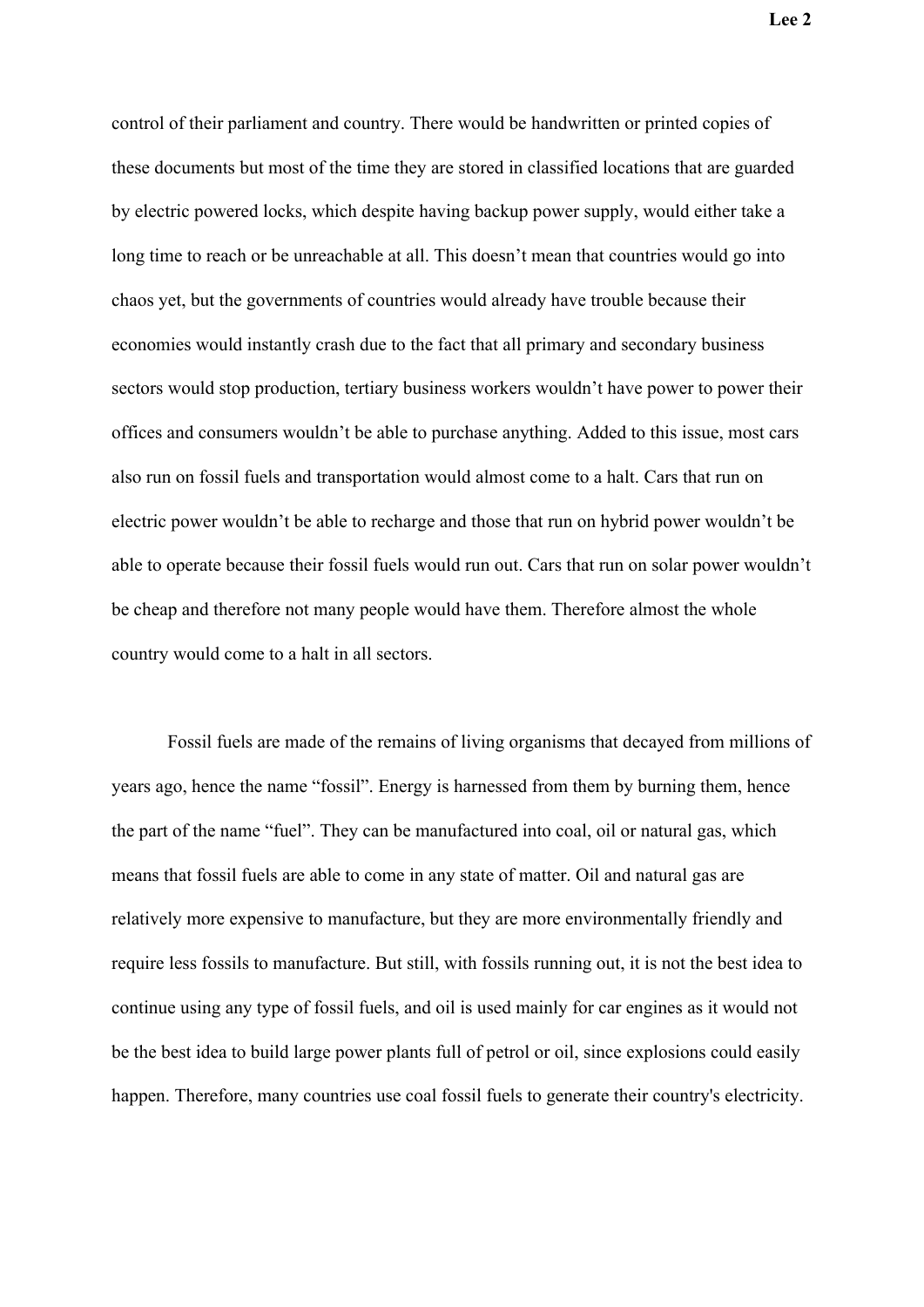As all living organisms are formed from one element, which is Carbon, when coal is burned, it releases Carbon Dioxide that is a toxic gas and is harmful to the environment.

To conserve fossil fuels, renewable energies such as solar, biomass, geothermal, hydroelectric, wind, wave, tidal and nuclear powers need to be used instead. Solar power uses solar panels constructed with man made materials like glass and special internal components that are rather costly. Biomass power uses all organic materials like old plants, old food and other organic matter that can no longer be consumed. Geothermal energy harnesses the power of the earth's heat to produce electricity. Hydroelectric power uses the water flow in rivers and lakes as well as dams to generate power. Wind power uses the power of the wind blowing against windmills or wind turbines to generate power. Wave powers harness the power of waves by the seaside or ocean to generate power. Finally, tidal power uses the rising and falling waves to produce power.

On average, 4 kW solars panels produce only around 0.048 mW of power per day, where the average Malaysian household uses up to 4 mW of power a day. Therefore, 8 of these solar panels will be required to power a whole house. Each of them cost around US\$7000 on average. These solar panels are also extremely large in size, at average 30 square metres, where the average size of a house roof in Malaysia for a terraced house is only around 15 to 20 square metres. Solar panels around this size are rated at 2kWH and produce only 0.22 mW of power a day on average. Therefore, there would need to be 16 of them in order to produce enough power to power the whole house. Taking into consideration that the roofs of many older Malaysian houses are slanted, curved and sometimes even have exposed sections

**Lee 3**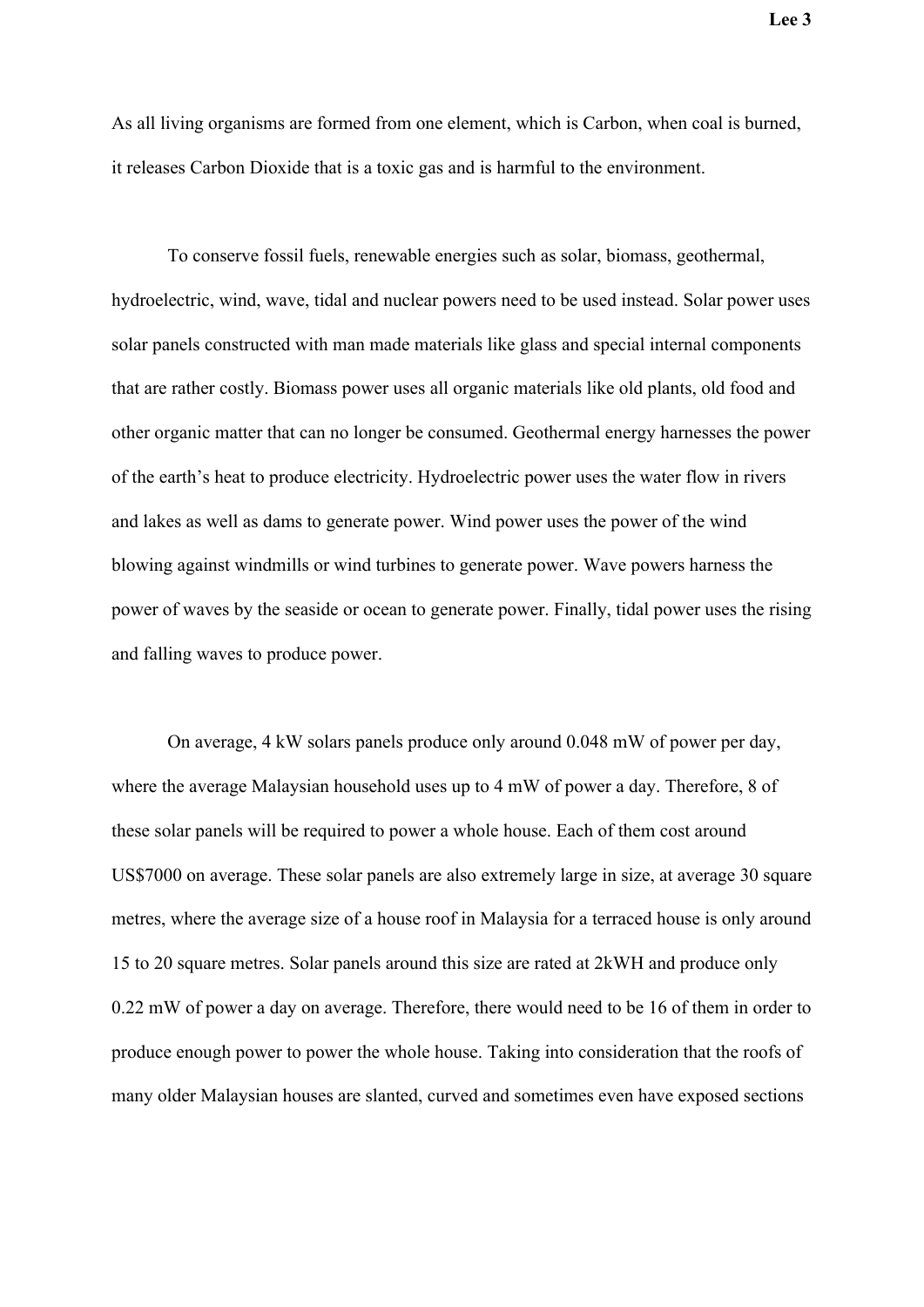of water tanks, solar panels are almost impossible to be installed on them and if possible, a lot of money would need to be spent on correcting the size or shape of the roof.

Biomass power requires organic waste like plants and dead animals, and many species of animals in Malaysia are protected or endangered. Deforestation is already very prevalent in Malaysia and due to the tropical weather and humid weather in Malaysia, most large plants survive for up to 50 to 100 years, and the small ones which die within 5 to 10 years, all combined are only able to power a handful of cities probably the size of Singapore, which is around 725 km², while Malaysia in total is over 330,805 km². Therefore, the power generated could only power 0.22% of Malaysia whereas around 70% of Malaysia comprise of areas that currently use non-renewable energy.

Geothermal energy can't be used in Malaysia, as geothermal energy would require drilling deep into the ground and most of Malaysia's underground and mainly composed of sandstone, a very weak material that could easily collapse and cave in if it is drilled into by strong drills and drilled with large holes, which are all required for the mechanisms to produce geothermal energy.

Wind energy can't be used in Malaysia, as the winds are not constant in Malaysia and average wind speeds in Malaysia is 1.8m/s and minimum average speeds of 6m/s are required to produce power suitable for daily use, and that would only be for a small town. Also, despite the fact that only one single turbine would be required to power the average Malaysian home, one single turbine would cost more than US\$8000 and be very easily spoilt due to Malaysian weather conditions.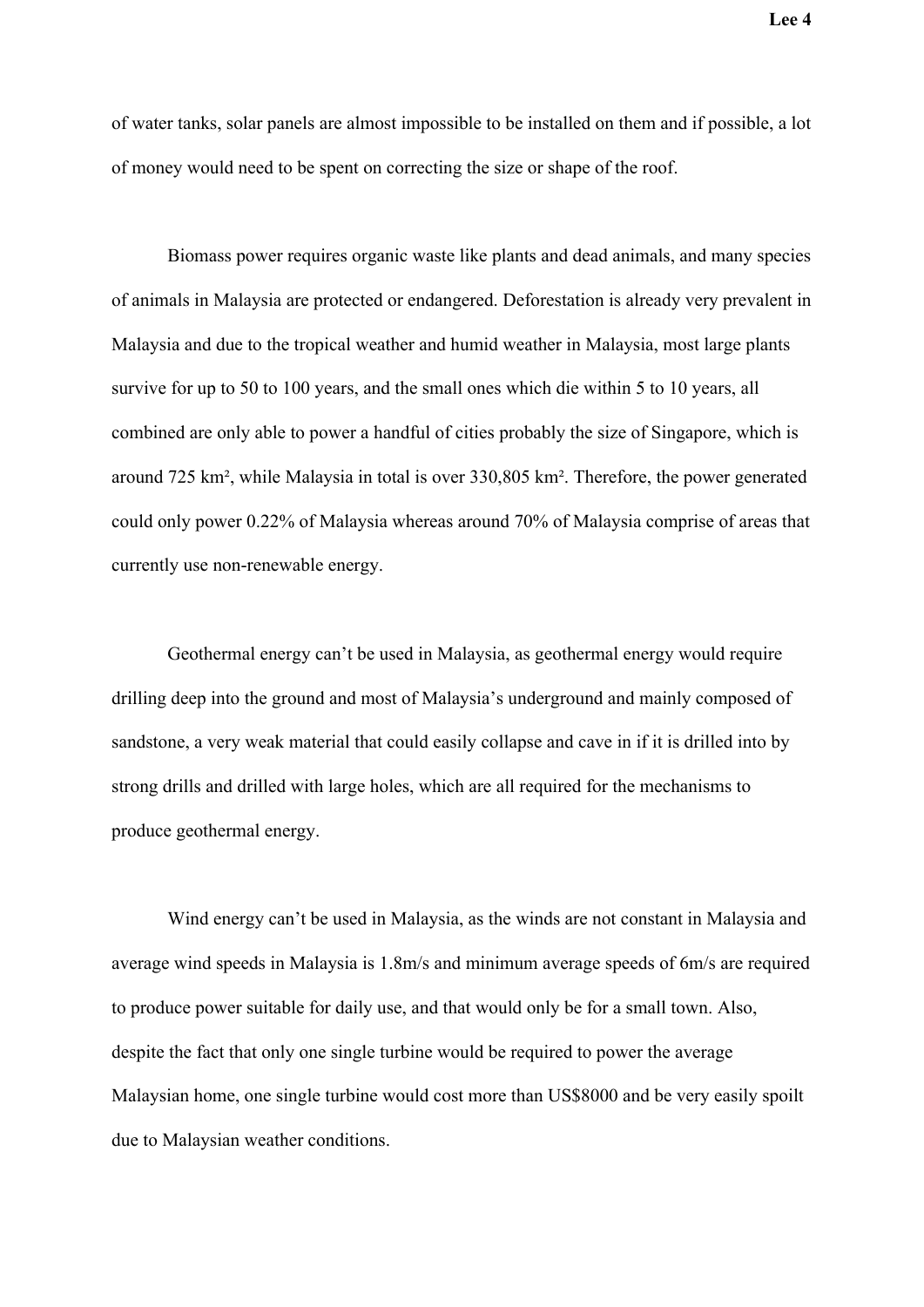Wave and tidal energy can't be used since the tides in Malaysia come only during the monsoon season and waves are not present in all bodies of water, therefore only coastal cities have easy access to that power generated by waves. The waves in Malaysia are unlike those on islands like Hawaii and are most of the time merely waves that feel like they have been generated by the kicks of someone while they were swimming. Wave and tidal energy will use a propeller blade with half of it is submerged underwater, and it will spin according to the rate of movement of the speed

Nuclear power is not a good option for Malaysia, as the country has poor maintenance and enforcement culture. When cleanliness of public facilities such as public toilets and children's playgrounds cannot be maintained, it is certainly, in no way, feasible to maintain and regulate a nuclear reactor was requires round-the-clock maintenance and alertness. Also, the weather in Malaysia is very hot, and it would be very expensive to regulate the temperature of the nuclear reactor to prevent it from exploding due to excessive heat around it.

Hydroelectric energy would be the best type of renewable energy source to replace fossil fuels in Malaysia. Despite the fact that the weather is hot in Malaysia and solar power could have been used, as mentioned above, solar panels are expensive and most Malaysians, with a large middle-class income population would not be able to afford that many solar panels. The other methods are also all unsuitable for Malaysia as mentioned above. Hydroelectric power plants are also more efficient as they produce 40% more electricity than fossil fuels every hour (Alternative Energy, 2009). Hydroelectric power plants are very cost

**Lee 5**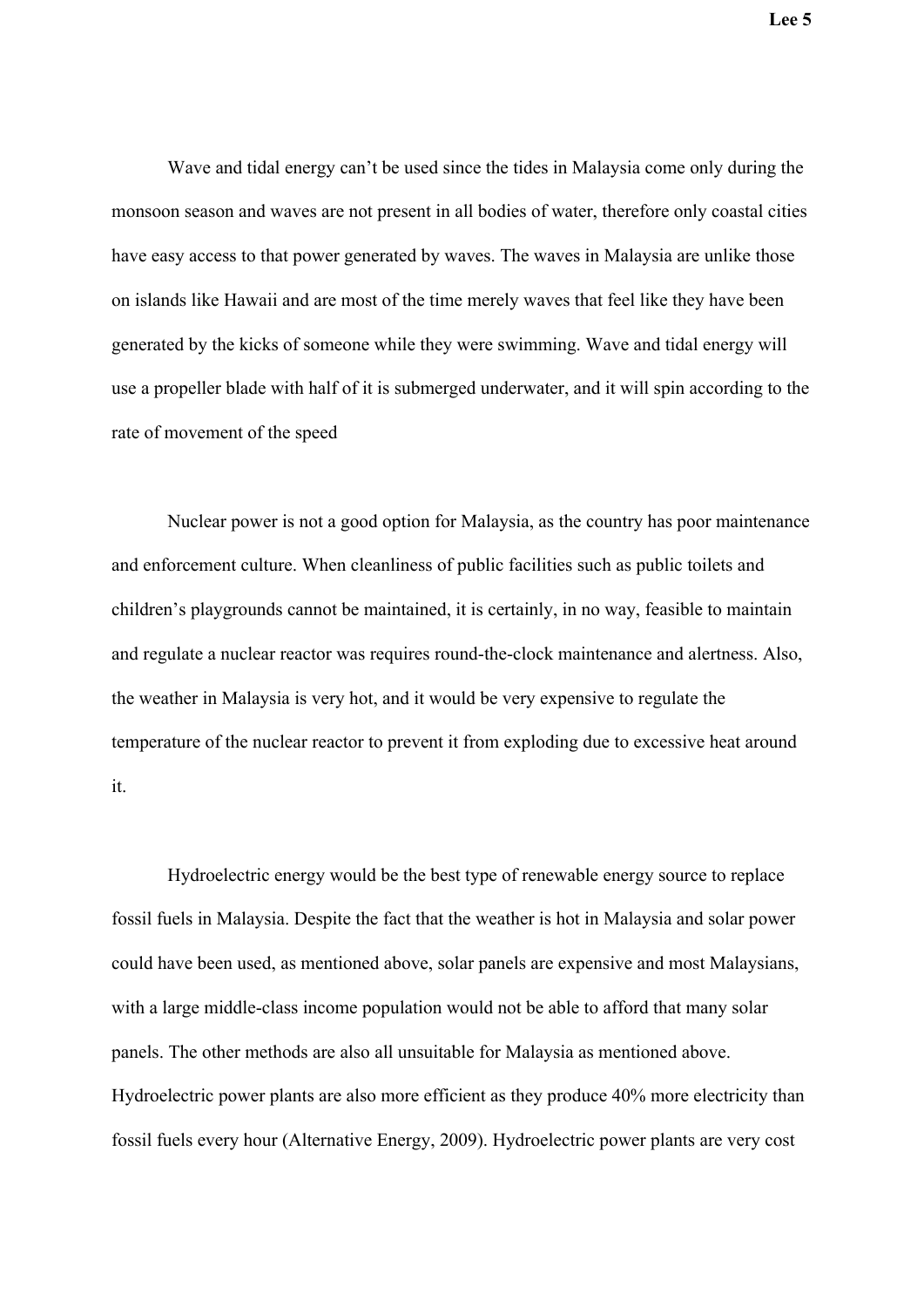**Lee 6**

effective compared to all other renewable energies listed above. Hydropower is only produced as US\$0.85 per kWH, as opposed to the \$1.70 per kWH for nuclear power, and US\$2.20 per kWH for fossil fuels. This will benefit the economy tremendously. On average, hydroelectric power plants rated at standard power rating will cost around US\$20 million (Jones, 2016) to build whereas coal power plants rated at standard power rating will cost around US\$ 2 billion to build. (Semantic Scholar, 2016). On average, standard rated hydroelectric power plants produce over 2100 mW of electricity annually, as opposed to the conventional coal power plants which only produce 840 mW of power annually. 1 mW of power is enough to power over 700 homes, which means that 2100 mW of power can power around 1.47 million homes. Malaysia has over 6.5 million homes, and therefore we would only need to build five of these hydroelectric power plants. (Department of Statistics Malaysia, 2012) Currently, Malaysia does have five power stations that in total cost US\$9.9 billion to build, while building these hydroelectric power plants would only cost around US\$100 million to build, saving the government from economic stress. Due to the lower price of electricity, this prevents the people from getting economically stressed as well. Hydroelectric electricity is generated in a hydroelectric plant. It has to be set up inside a dam as one part of the plant needs to have a higher water level than the other to create a drop of water. Inside the generator, there is a turbine, a windmill like device which will start turning because of the force of the downward flowing water's current. Inside the plant, there is a electrical generator that will convert the mechanical energy that the turbine produces into electric energy. Transmission lines are then hooked up to the generator and the power can be delivered to homes. The Bakun Dam, a hydroelectric power plant located in Sarawak, East Malaysia, generates about 2400 mW electricity annually which could power the whole of Sarawak, in addition to other cities in the state of Sabah and even some parts in West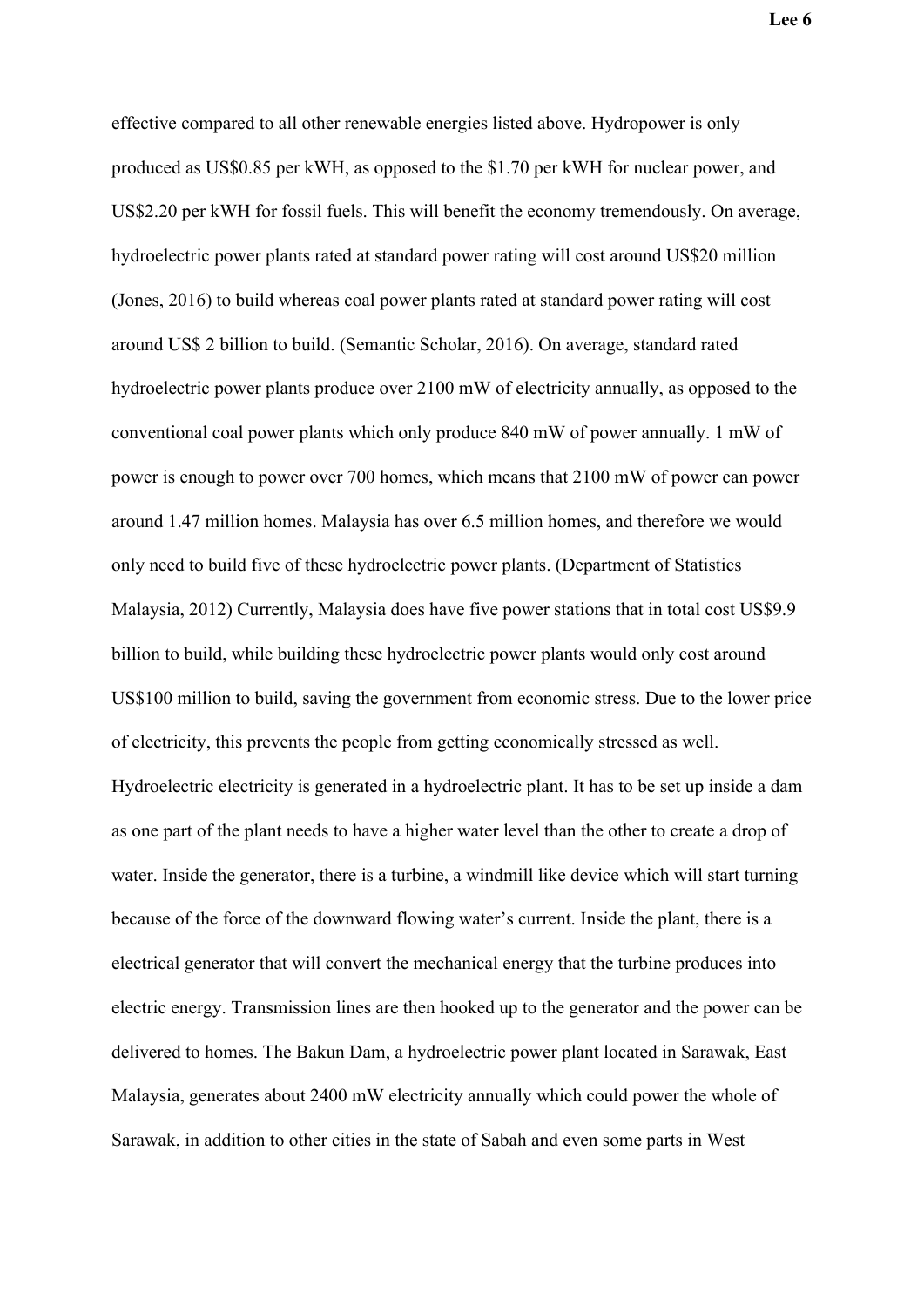Malaysia via a planned undersea cable project. Citizens of Sarawak have been actually paying 47% less for their electricity bill (Malay Mail Online, 2014) ever since the Bakun Dam has opened. Although the dam has benefitted the economy, and will cost less in the long term and prevent air pollution, the construction of the dam has caused the inundation of 700 square kilometres of forests and farmland around the dam site. As a consequence, over 10,000 residents have being displaced from their previous settlements to new village. As fish live in the river and fishing is a popular business in Sarawak, the construction of the dam has damaged the ecosystems and habitats of wildlife and made some citizens lose their jobs.

Therefore, in conclusion, hydroelectric power (or hydropower for short) is the best option of renewable energy replacing fossil fuels for Malaysia, but it does still come with disadvantages such as environmental issues like the ecosystem and the native's habitats being destroyed.

## **Works Cited**

Eco Experts UK. "Compare Solar Panel Prices in Your Area." *What Size Solar Panel For My Home? | The Eco Experts*. Theecoexperts.co.uk, 12 Mar. 2014. Web. 16 Nov. 2016.

Siciliano, Giuseppina, Dr. "Bakun Dam, Malaysia | EJAtlas." *Environmental Justice Atlas*. EJAtlas, 23 Jan. 2015. Web. 16 Nov. 2016.

Ioannidi, Mariana. "Renewables in Scotland." *Renewables in Scotland*. University of Strathclyde - Energy Systems Research Unit, 12 Nov. 2014. Web. 16 Nov. 2016.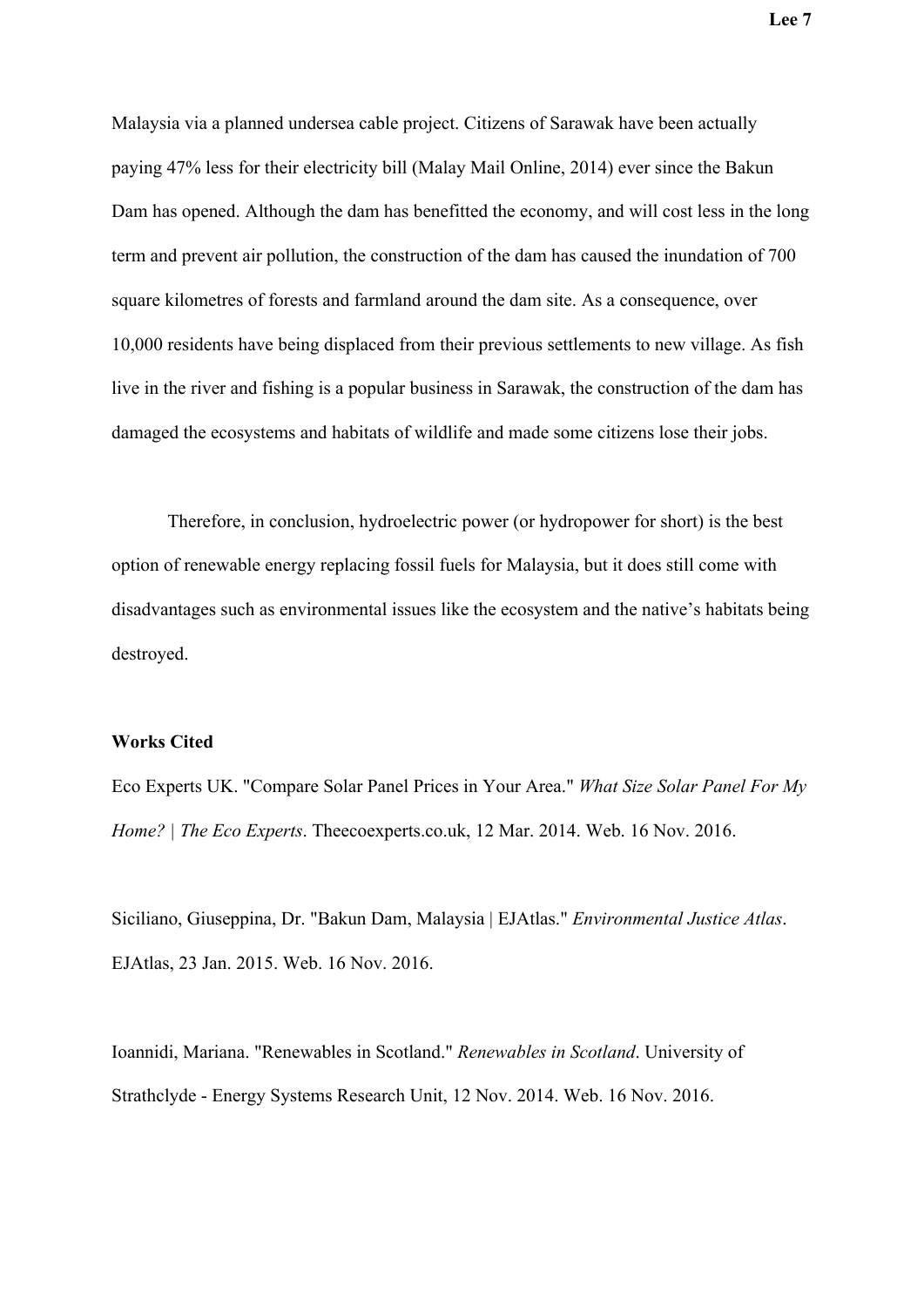Davison, Alan. "Renewable Energy." *Renewable Energy, Forms and Types of Renewable Energy*. AlternativeEnergy.org, n.d. Web. 16 Nov. 2016.

"World Energy Outlook 2015 ." *WEO*. International Energy Agency., 10 Nov. 2015. Web. 16 Nov. 2016.

Eco Experts UK. "Average Solar Panel Electricity Generation." *Solar Panel Power | The Eco Experts*. Theecoexperts.co.uk, 12 Mar. 2014. Web. 16 Nov. 2016.

BBC Bitesize Staff. "Generating Electricity." *BBC Bitesize - GCSE AQA Science*. BBC UK, Inc., 2011. Web. 16 Nov. 2016.

BBC Bitesize Staff. "Sources of Air Pollution." *BBC Bitesize - GCSE AQA Science.* BBC UK, Inc., 2011. Web. 16 Nov. 2016.

Lee, Lam Thye, Tan Sri. "Let's Put a Stop to Poor Maintenance Culture." *The Star* [Central Region] 8 Sept. 2016, Metro sec.: n. pag. *The Star Online*. Star Media Group Berhad, 8 Sept. 2016. Web. 16 Nov. 2016.

S, Piarapakaran. "What Malaysians Think about Nuclear Energy." *Malaysiakini*. Malaysiakini Berhad, 1 July 2015. Web. 16 Nov. 2016.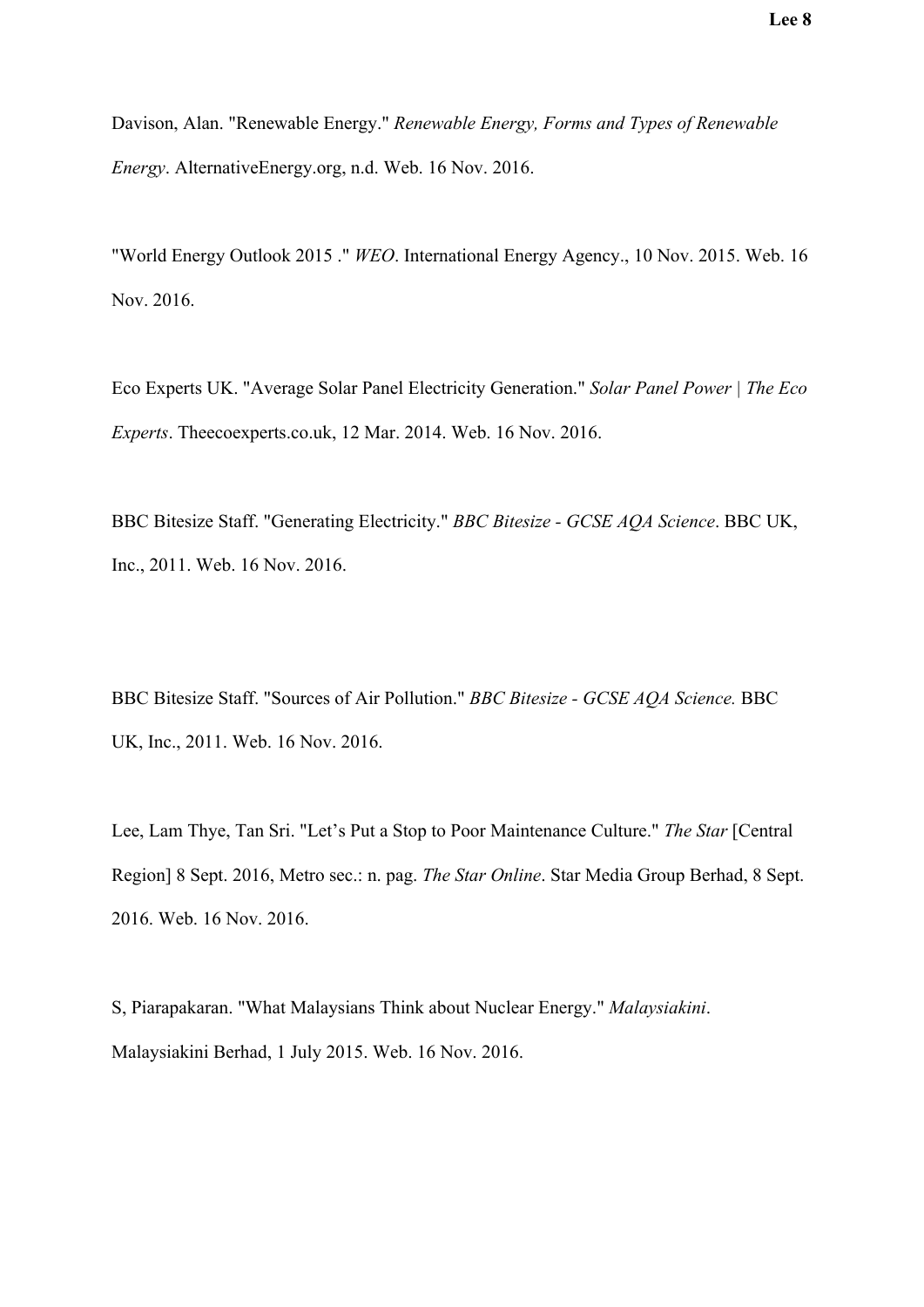Beach, Emily. "Hydro Power Vs. Solar Power Advantages." *The Classroom | Synonym*. Leaf Group Ltd., 2010. Web. 16 Nov. 2016.

Perlman, USGS Howard. "Hydroelectric Power Water Use." *Basic Information about Hydroelectricity*. USGS Water Science School, n.d. Web. 16 Nov. 2016.

Bureau of Reclamation, Lower Colorado Region Web Team, Hoover Dam Web Designer. "HOOVER DAM." *Hoover Dam*. USBR, 12 Mar. 2015. Web. 16 Nov. 2016.

Schlissel, David, Allison Smith, and Rachel Wilson. *Coal-Fired Power Plant Construction Costs*. Cambridge, Massachusetts: Synapse Energy Economics, Inc., July 2008. PDF

Jones, Al. "How Much Does It Cost to Build a 10MW Hydropower Plant?" *Quora*. Quora, Inc., 13 July 2016. Web. 16 Nov. 2016.

Hagadone, Zach. "Megawhat?" *Boise Weekly*. Boise Weekly Online, 18 Mar. 2015. Web. 16 Nov. 2016.

Department of Statistics Malaysia. "Malaysian Population Census 2010." (2011): n. pag. Web.

"How Hydropower Works." *How Hydropower Works*. Wisconsin Valley Improvement Company, n.d. Web. 16 Nov. 2016.